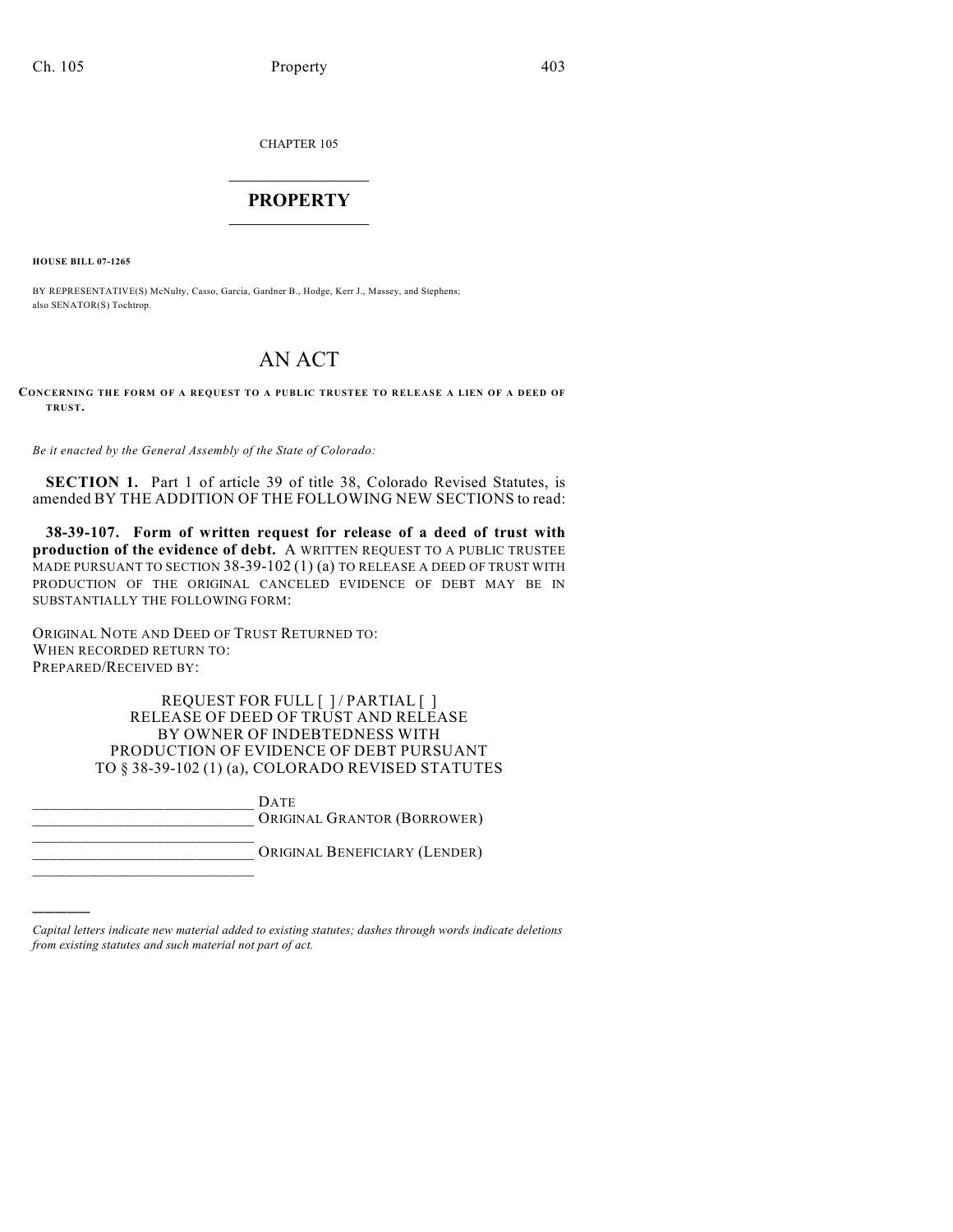| 404 | Property                                                       | Ch. 105 |
|-----|----------------------------------------------------------------|---------|
|     | DATE OF DEED OF TRUST<br>DATE OF RECORDING AND/OR RE-RECORDING |         |
|     | OF DEED OF TRUST                                               |         |

RECORDING INFORMATION

COUNTY RCPT. NO. AND/OR FILM NO. AND/OR BOOK/PAGE NO. AND/OR TORRENS REG. NO.

TO THE PUBLIC TRUSTEE OF COUNTY (THE COUNTY OF THE PUBLIC TRUSTEE WHO IS THE APPROPRIATE GRANTEE TO WHOM THE ABOVE DEED OF TRUST SHOULD GRANT AN INTEREST IN THE PROPERTY DESCRIBED IN THE DEED OF TRUST)

PLEASE EXECUTE AND RECORD A RELEASE OF THE DEED OF TRUST DESCRIBED ABOVE. THE INDEBTEDNESS SECURED BY THE DEED OF TRUST HAS BEEN FULLY OR PARTIALLY PAID AND/OR THE PURPOSE OF THE DEED OF TRUST HAS BEEN FULLY OR PARTIALLY SATISFIED IN REGARD TO THE PROPERTY ENCUMBERED BY THE DEED OF TRUST AS DESCRIBED THEREIN AS TO A FULL RELEASE OR, IN THE EVENT OF A PARTIAL RELEASE, ONLY THAT PORTION OF THE REAL PROPERTY DESCRIBED AS:

## \_\_\_\_\_\_\_\_\_\_\_\_\_\_\_\_\_\_\_\_\_\_\_\_\_\_\_\_\_\_\_\_\_\_\_\_\_\_\_\_\_\_\_\_\_\_\_\_\_\_\_\_\_\_\_\_\_\_\_\_ (IF NO LEGAL DESCRIPTION IS LISTED THIS WILL BE DEEMED A FULL RELEASE.)

NAME AND ADDRESS OF CURRENT OWNER AND HOLDER OF THE INDEBTEDNESS SECURED BY DEED OF TRUST (LENDER)

 $\_$  , and the set of the set of the set of the set of the set of the set of the set of the set of the set of the set of the set of the set of the set of the set of the set of the set of the set of the set of the set of th

\_\_\_\_\_\_\_\_\_\_\_\_\_\_\_\_\_\_\_\_\_\_\_\_\_\_\_\_\_\_\_\_\_\_\_\_\_\_\_\_\_\_\_\_\_\_\_\_\_\_\_\_\_\_\_\_\_\_\_\_

NAME, TITLE, AND ADDRESS OF OFFICER, AGENT, OR ATTORNEY OF CURRENT OWNER AND HOLDER

SIGNATURE SIGNATURE STATE OF , COUNTY OF THE FOREGOING REQUEST FOR RELEASE WAS ACKNOWLEDGED BEFORE ME ON

(DATE) BY\* (NOTARY SEAL)

DATE COMMISSION EXPIRES \*IF APPLICABLE, INSERT TITLE OF OFFICER AND NAME OF CURRENT OWNER AND HOLDER

NOTARY PUBLIC WITNESS MY HAND AND OFFICIAL SEAL

\_\_\_\_\_\_\_\_\_\_\_\_\_\_\_\_\_\_\_\_\_\_\_\_\_\_\_\_\_\_\_\_\_\_\_\_

# RELEASE OF DEED OF TRUST

WHEREAS, THE GRANTOR(S) NAMED ABOVE, BY DEED OF TRUST, GRANTED CERTAIN REAL PROPERTY DESCRIBED IN THE DEED OF TRUST TO THE PUBLIC TRUSTEE OF THE COUNTY REFERENCED ABOVE, IN THE STATE OF COLORADO, TO BE HELD IN TRUST TO SECURE THE PAYMENT OF THE INDEBTEDNESS REFERRED TO THEREIN; AND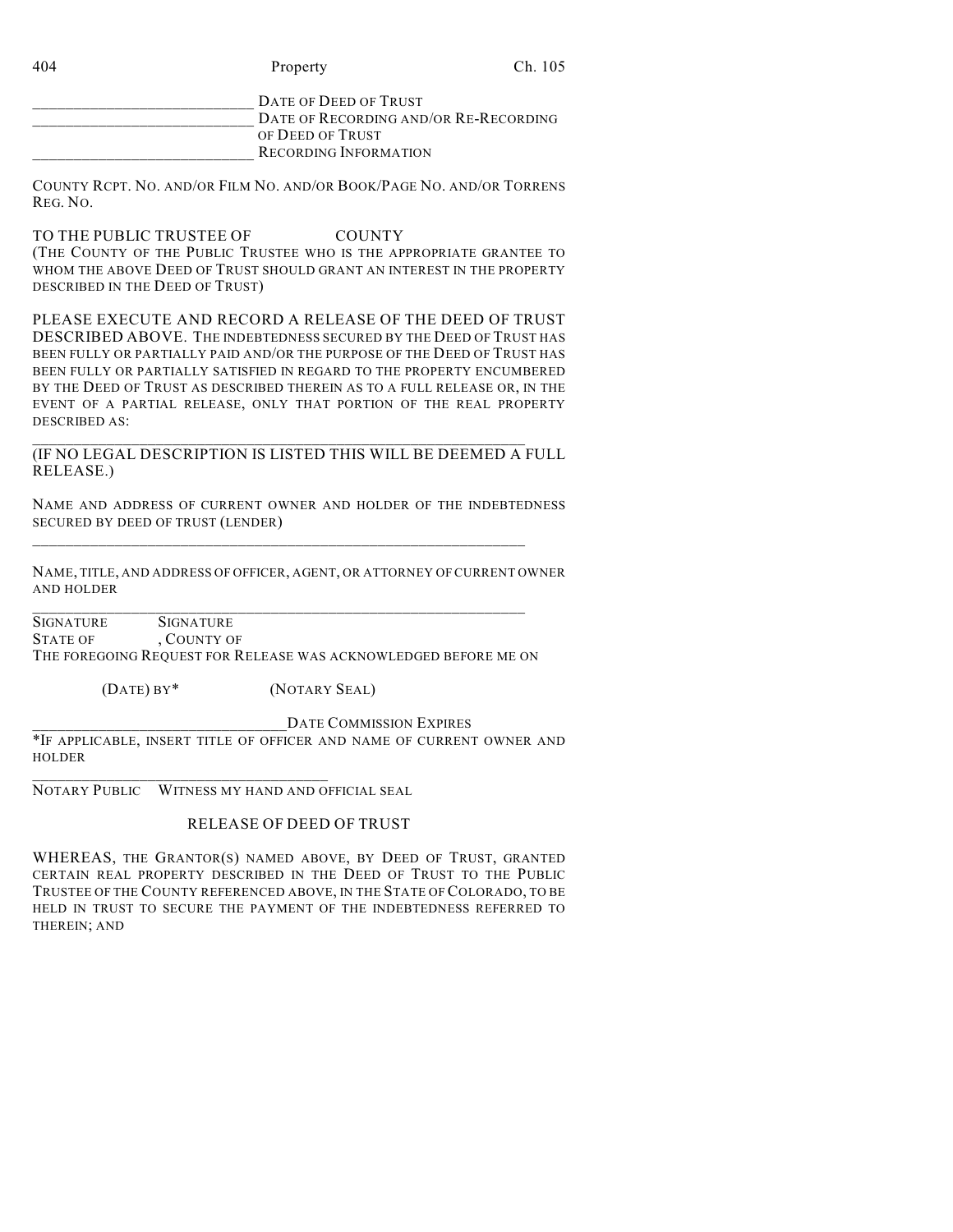#### Ch. 105 Property 205

WHEREAS, THE INDEBTEDNESS SECURED BY THE DEED OF TRUST HAS BEEN FULLY OR PARTIALLY PAID AND/OR THE PURPOSE OF THE DEED OF TRUST HAS BEEN FULLY OR PARTIALLY SATISFIED ACCORDING TO THE WRITTEN REQUEST OF THE CURRENT OWNER AND HOLDER OF THE INDEBTEDNESS;

NOW THEREFORE, IN CONSIDERATION OF THE PREMISES AND THE PAYMENT OF THE STATUTORY SUM, RECEIPT OF WHICH IS HEREBY ACKNOWLEDGED, I, AS THE PUBLIC TRUSTEE IN THE COUNTY NAMED ABOVE, DO HEREBY FULLY AND ABSOLUTELY RELEASE, CANCEL AND FOREVER DISCHARGE THE DEED OF TRUST OR THAT PORTION OF THE REAL PROPERTY DESCRIBED ABOVE IN THE DEED OF TRUST, TOGETHER WITH ALL PRIVILEGES AND APPURTENANCES THERETO BELONGING.

\_\_\_\_\_\_\_\_\_\_\_\_\_\_\_\_\_\_\_\_\_\_\_\_\_\_\_\_\_\_\_\_\_\_\_ PUBLIC TRUSTEE

DEPUTY PUBLIC TRUSTEE

(PUBLIC TRUSTEE USE ONLY; USE APPROPRIATE LABEL) (PUBLIC TRUSTEE'S SEAL) (IF APPLICABLE: NOTARY SEAL)

\_\_\_\_\_\_\_\_\_\_\_\_\_\_\_\_\_\_\_\_\_\_\_\_\_\_\_\_\_\_\_\_\_\_\_\_

(IF APPLICABLE, NAME AND ADDRESS OF PERSON CREATING NEW LEGAL DESCRIPTION AS REQUIRED BY § 38-35-106.5, COLORADO REVISED STATUTES.)

\_\_\_\_\_\_\_\_\_\_\_\_\_\_\_\_\_\_\_\_\_\_\_\_\_\_\_\_\_\_\_\_\_\_\_\_\_\_\_\_\_\_\_\_\_\_\_\_\_\_\_\_\_\_\_\_\_\_\_\_\_

**38-39-108. Form of written request for release of a deed of trust without production of the evidence of debt.** A WRITTEN REQUEST TO A PUBLIC TRUSTEE MADE PURSUANT TO SECTION 38-39-102 (1) (a) AND (3.5) TO RELEASE A DEED OF TRUST WITHOUT PRODUCTION OF THE ORIGINAL CANCELED EVIDENCE OF DEBT MAY BE IN SUBSTANTIALLY THE FOLLOWING FORM:

ORIGINAL NOTE AND DEED OF TRUST RETURNED TO: WHEN RECORDED RETURN TO: PREPARED/RECEIVED BY:

> REQUEST FOR FULL [ ] / PARTIAL [ ] RELEASE OF DEED OF TRUST AND RELEASE BY OWNER OF INDEBTEDNESS WITHOUT PRODUCTION OF EVIDENCE OF DEBT PURSUANT TO § 38-39-102 (1) (a) AND (3.5), COLORADO REVISED STATUTES

| <b>DATE</b><br>ORIGINAL GRANTOR (BORROWER)                                                                         |
|--------------------------------------------------------------------------------------------------------------------|
| ORIGINAL BENEFICIARY (LENDER)                                                                                      |
| DATE OF DEED OF TRUST<br>DATE OF RECORDING AND/OR RE-RECORDING<br>OF DEED OF TRUST<br><b>RECORDING INFORMATION</b> |

COUNTY RCPT. NO. AND/OR FILM NO. AND/OR BOOK/PAGE NO. AND/OR TORRENS REG. NO.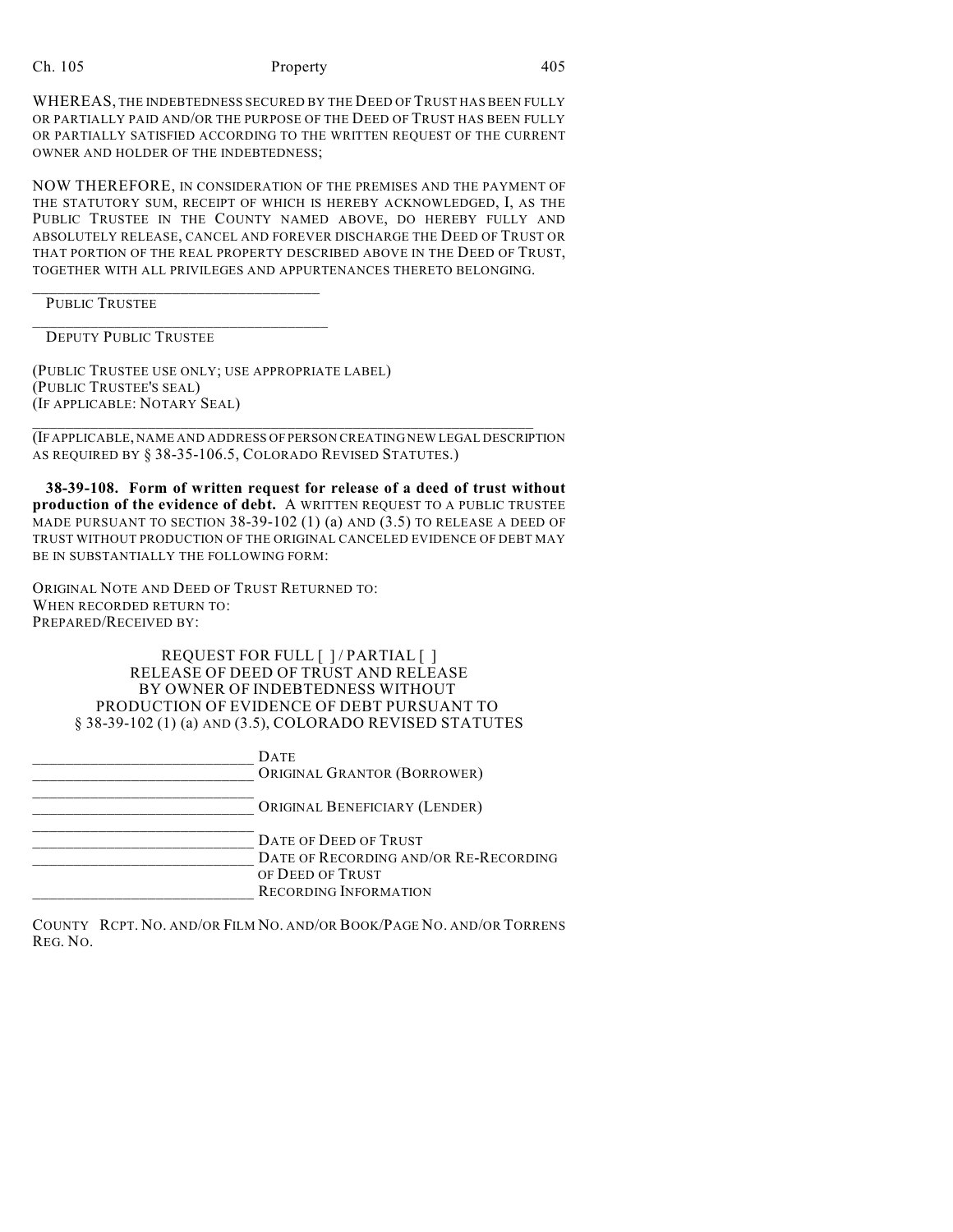## TO THE PUBLIC TRUSTEE OF COUNTY

(THE COUNTY OF THE PUBLIC TRUSTEE WHO IS THE APPROPRIATE GRANTEE TO WHOM THE ABOVE DEED OF TRUST SHOULD GRANT AN INTEREST IN THE PROPERTY DESCRIBED IN THE DEED OF TRUST)

PLEASE EXECUTE AND RECORD A RELEASE OF THE DEED OF TRUST DESCRIBED ABOVE. THE INDEBTEDNESS SECURED BY THE DEED OF TRUST HAS BEEN FULLY OR PARTIALLY PAID AND/OR THE PURPOSE OF THE DEED OF TRUST HAS BEEN FULLY OR PARTIALLY SATISFIED IN REGARD TO THE PROPERTY ENCUMBERED BY THE DEED OF TRUST AS DESCRIBED THEREIN AS TO A FULL RELEASE OR, IN THE EVENT OF A PARTIAL RELEASE, ONLY THAT PORTION OF THE REAL PROPERTY DESCRIBED AS:

\_\_\_\_\_\_\_\_\_\_\_\_\_\_\_\_\_\_\_\_\_\_\_\_\_\_\_\_\_\_\_\_\_\_\_\_\_\_\_\_\_\_\_\_\_\_\_\_\_\_\_\_\_\_\_\_\_\_\_\_ (IF NO LEGAL DESCRIPTION IS LISTED THIS WILL BE DEEMED A FULL RELEASE.)

PURSUANT TO § 38-39-102 (3.5), COLORADO REVISED STATUTES, IN SUPPORT OF THIS REQUEST FOR RELEASE OF DEED OF TRUST, THE UNDERSIGNED, AS THE OWNER OF THE EVIDENCE OF DEBT SECURED BY THE DEED OF TRUST DESCRIBED ABOVE, IN LIEU OF THE PRODUCTION OR EXHIBITION OF THE ORIGINAL EVIDENCE OF DEBT WITH THIS REQUEST FOR RELEASE, CERTIFIES AS FOLLOWS:

1. THE PURPOSE OF THE DEED OF TRUST HAS BEEN FULLY OR PARTIALLY SATISFIED.

2. THE ORIGINAL EVIDENCE OF DEBT IS NOT BEING EXHIBITED OR PRODUCED HEREWITH.

3. THE OWNER OF THE EVIDENCE OF DEBT AGREES THAT IT IS OBLIGATED TO INDEMNIFY THE PUBLIC TRUSTEE PURSUANT TO § 38-39-102 (3.5) (a), COLORADO REVISED STATUTES, FOR ANY AND ALL DAMAGES, COSTS, LIABILITIES, AND REASONABLE ATTORNEY FEES INCURRED AS A RESULT OF THE ACTION OF THE PUBLIC TRUSTEE TAKEN IN ACCORDANCE WITH THIS REQUEST FOR RELEASE.

4. IT IS ONE OF THE ENTITIES DESCRIBED IN § 38-39-102 (3.5) (b), COLORADO REVISED STATUTES.

NAME AND ADDRESS OF CURRENT OWNER AND HOLDER OF THE INDEBTEDNESS SECURED BY DEED OF TRUST (LENDER)

\_\_\_\_\_\_\_\_\_\_\_\_\_\_\_\_\_\_\_\_\_\_\_\_\_\_\_\_\_\_\_\_\_\_\_\_\_\_\_\_\_\_\_\_\_\_\_\_\_\_\_\_\_\_\_\_\_\_\_

\_\_\_\_\_\_\_\_\_\_\_\_\_\_\_\_\_\_\_\_\_\_\_\_\_\_\_\_\_\_\_\_\_\_\_\_\_\_\_\_\_\_\_\_\_\_\_\_\_\_\_\_\_\_\_\_\_\_\_

\_\_\_\_\_\_\_\_\_\_\_\_\_\_\_\_\_\_\_\_\_\_\_\_\_\_\_\_\_\_\_\_\_\_\_\_\_\_\_\_\_\_\_\_\_\_\_\_\_\_\_\_\_\_\_\_\_\_\_\_

NAME, TITLE, AND ADDRESS OF OFFICER, AGENT, OR ATTORNEY OF CURRENT OWNER AND HOLDER

SIGNATURE SIGNATURE STATE OF COUNTY OF THE FOREGOING REQUEST FOR RELEASE WAS ACKNOWLEDGED BEFORE ME ON

(DATE) BY\* (NOTARY SEAL)

DATE COMMISSION EXPIRES